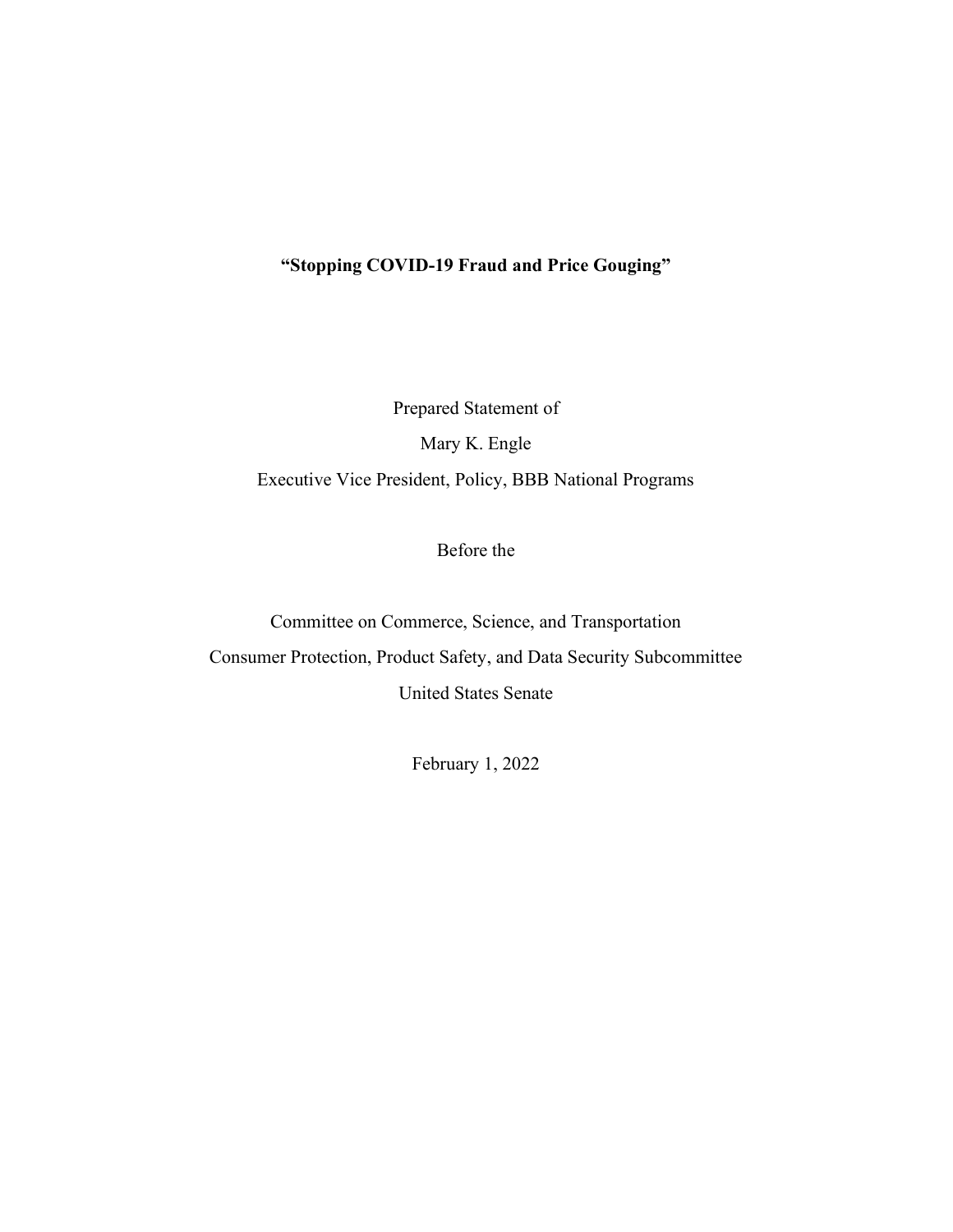#### Introduction

Chairman Blumenthal, Ranking Member Blackburn, and members of the Subcommittee, I am Mary Engle, Executive Vice President, Policy, at BBB National Programs, a non-profit organization where businesses go to enhance consumer trust and consumers are heard. I previously had the honor of working at the Federal Trade Commission for 30 years, with the last 18 spent directing the Division of Advertising Practices in the Bureau of Consumer Protection. Thank you for this opportunity to testify today on how independent industry self-regulation has helped to combat COVID-19 fraud.

After serving in government for three decades at the FTC, I was attracted to join BBB National Programs because of its status as a mission-driven non-profit organization that creates a fairer playing field for businesses and a better experience for consumers through the development and delivery of effective third-party accountability and dispute resolution programs. BBB National Programs was created in 2019 when the Council of Better Business Bureaus was re-organized into two separate entities, BBB National Programs and the International Association of Better Business Bureaus, or IABBB.

BBB National Programs operates more than a dozen national industry self-regulation programs, providing business guidance and fostering best practices in arenas such as advertising, childdirected marketing, dispute resolution, and privacy. IABBB is the umbrella organization for nearly 100 local Better Business Bureaus in the US and Canada, and among other things, rates businesses and resolves consumer complaints about them. Although we share with IABBB a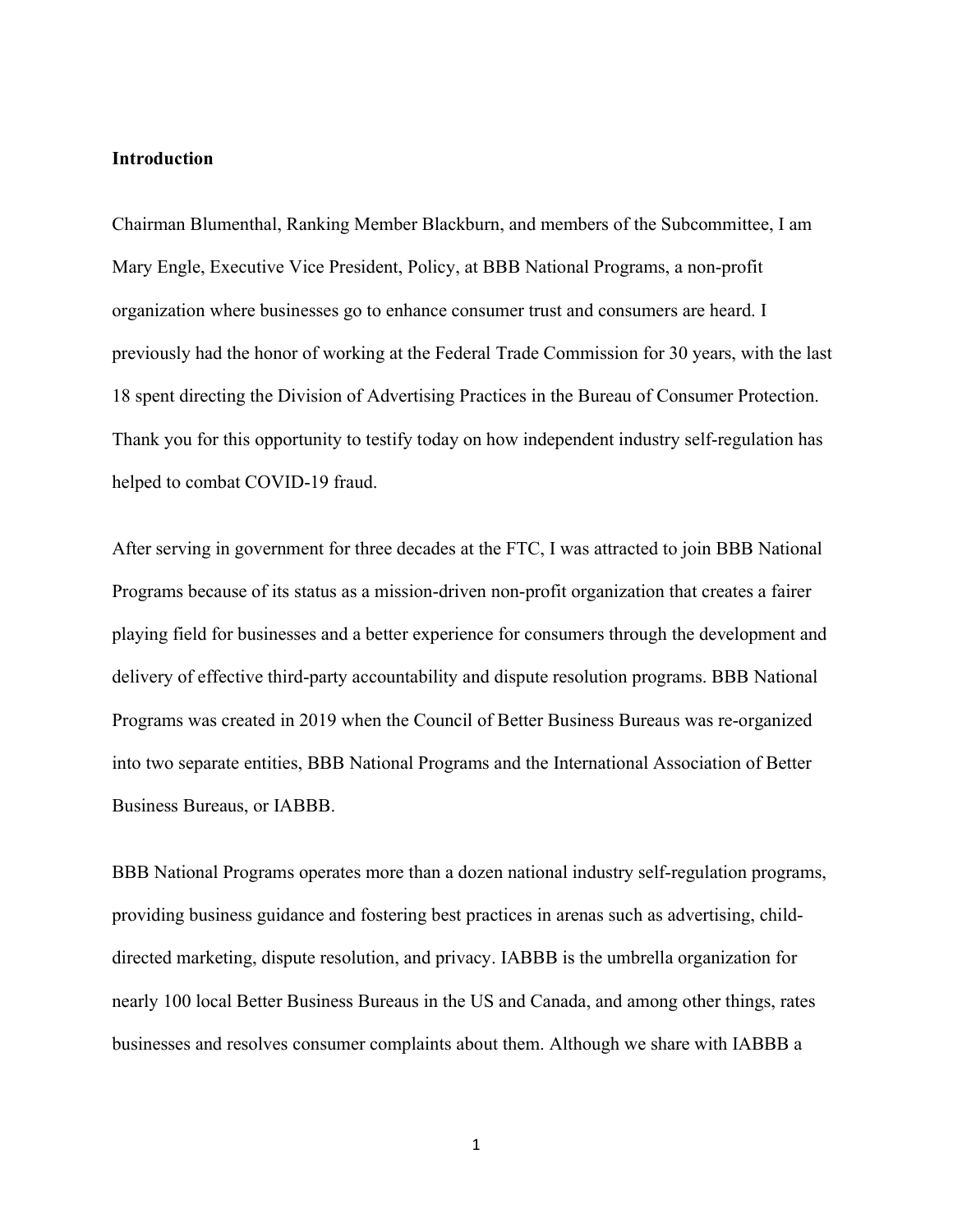long history and common mission of increasing marketplace trust, we serve businesses and consumers differently and are no longer directly affiliated.

Before I explain how industry self-regulatory efforts have combatted COVID-19 fraud, I think it is important to distinguish between a company's own self-regulation and independent industry self-regulation, which is at the core of what we do at BBB National Programs. Self-regulation, as some are discussing it, is when companies monitor themselves without much guidance from regulators or the industry. By contrast, independent industry self-regulation, when done right, provides active collaboration between industry and regulators necessary for credible accountability. It is a system of three critical components: industry-wide accountability to agreed-upon guidelines, independent monitoring, and coordinating enforcement mechanisms.

Today I will focus on the work of two of our independent industry self-regulation programs, the Direct Selling Self-Regulatory Council, or DSSRC, and the National Advertising Division, or NAD, which have addressed COVID-19 scams since the pandemic began.

The Direct Selling Self-Regulatory Council was launched in 2019. Through extensive monitoring of product and business opportunity claims made by direct selling companies and their salesforce members, DSSRC's oversight facilitates the voluntary removal of misleading claims from the marketplace. Advertisers who disagree with a DSSRC decision can appeal to the DSSRC Appellate Board, consisting of three members drawn from the advertising and directselling industry. Although primarily funded by the Direct Selling Association (DSA), DSSRC operates as an independent "watchdog" and provides accountability for DSA members and nonmembers alike.

2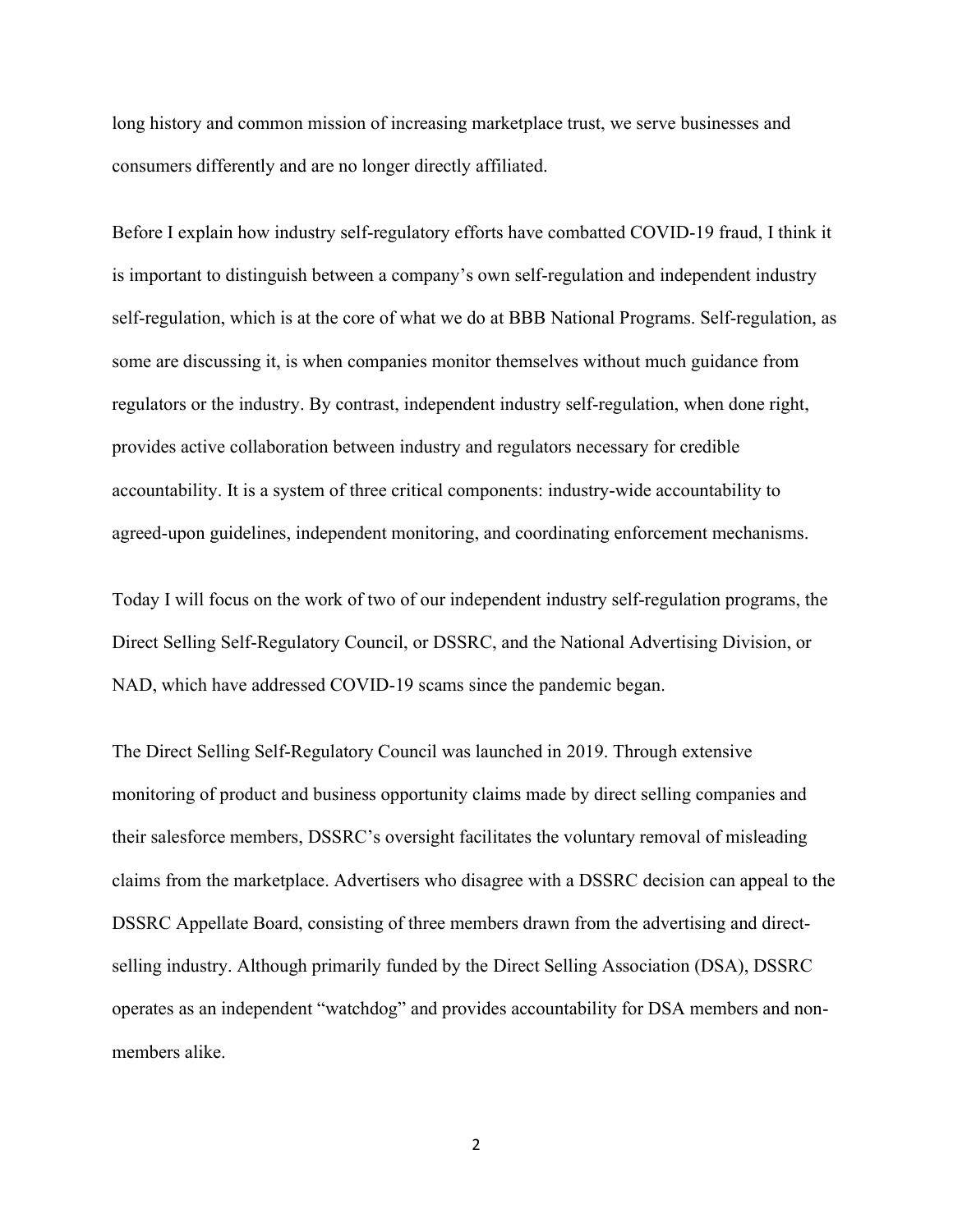The National Advertising Division, also part of BBB National Programs, has a much longer history, having provided a voluntary, self-regulatory forum for challenging misleading advertising since 1971. The flagship of the U.S. advertising industry's system of self-regulation, NAD promotes fair competition and builds public trust in advertising by reviewing misleading advertising claims, based on competitor challenges and through its own monitoring program. Its decisions represent the single largest body of advertising decisions in the U.S. Although participating in NAD's review is voluntary, over 95% of companies participate and comply with NAD's recommendations. If an advertiser disagrees with NAD's recommendation to discontinue or change its advertising, the advertiser can appeal to BBB National Programs' National Advertising Review Board, or NARB. The National Advertising Review Board provides independent peer review for National Advertising Division cases, with appeals heard by fiveperson panels drawn from an 85-person panel pool, selected for their stature and experience, comprised of distinguished members representing national advertisers, advertising agencies, and public members (usually marketing academics). This layer of independent review further promotes credibility and voluntary compliance with the self-regulatory system.

When a company does not participate or comply with DSSRC, NAD, or NARB recommendations, we refer the advertiser to the appropriate regulatory authority, usually the Federal Trade Commission, but often other regulatory agencies as well, such as the Food and Drug Administration and state attorneys general. Recently, BBB National Programs also began reporting misleading advertising claims directly to platforms including Facebook and Instagram. Once received, the platforms will remove the claims that violate their terms of service.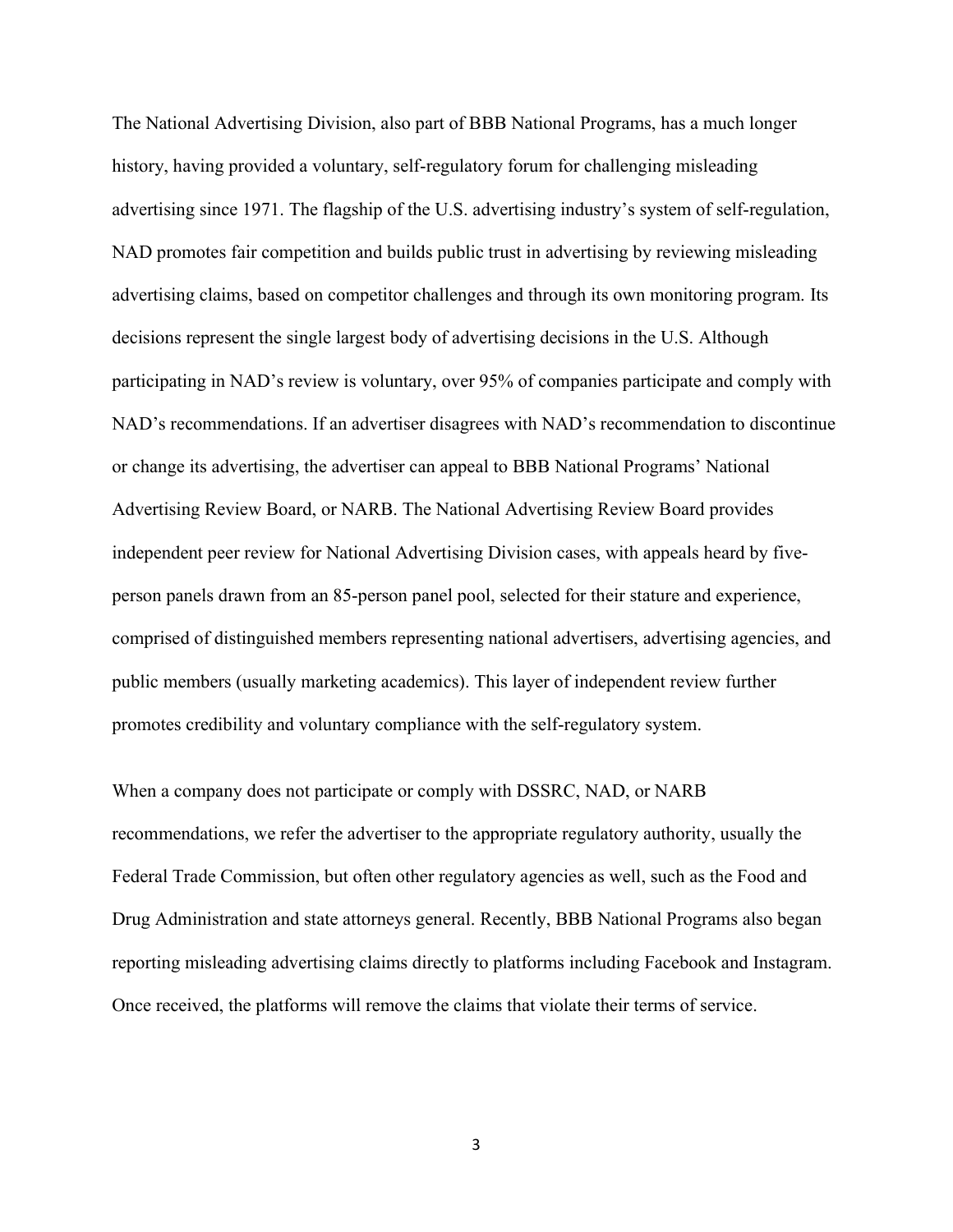BBB National Programs values the longtime support of federal and state regulatory agencies, particularly the FTC, that support its self-regulatory efforts to promote fair competition and truthful and accurate advertising to benefit consumers and businesses. The FTC's website keeps a record of response to referrals from BBB National Programs, including DSSRC and NAD.<sup>1</sup> The FTC's responses demonstrate a strong track record of following up on such referrals and getting the advertising claims removed from the marketplace.

#### How Independent Industry Self-Regulation Has Addressed COVID-19 Fraud

When COVID-19 shut down the world and caused consumers to isolate fearing dire health consequences, unscrupulous advertisers began touting cures, treatments, and preventatives to the novel coronavirus. The FTC and FDA quickly issued letters warning companies to stop making false and misleading claims that a product could prevent, treat, or cure COVID-19. Similarly, as described below, the DSSRC and NAD promptly took action as well.

The response of DSSRC and NAD to the misleading advertising that flooded the marketplace demonstrates the value independent self-regulation can provide. Early in the pandemic, DSSRC released a statement to the direct selling industry, urging caution regarding misleading healthrelated product claims as well as misleading earnings claims, and both DSSRC and NAD opened multiple cases, resulting in the removal of advertising claims touting that products would prevent, treat, or cure COVID-19. In all cases, our self-regulatory programs uphold standards set forth in regulatory guidance issued by the FTC and FDA. Our case decisions, summaries of which are publicly available, have impact beyond the advertising at issue. The decisions educate

<sup>1</sup>https://www.ftc.gov/enforcement/cases-proceedings/closing-letters-and-other-publicstatements/resolution-of-referrals-from-nad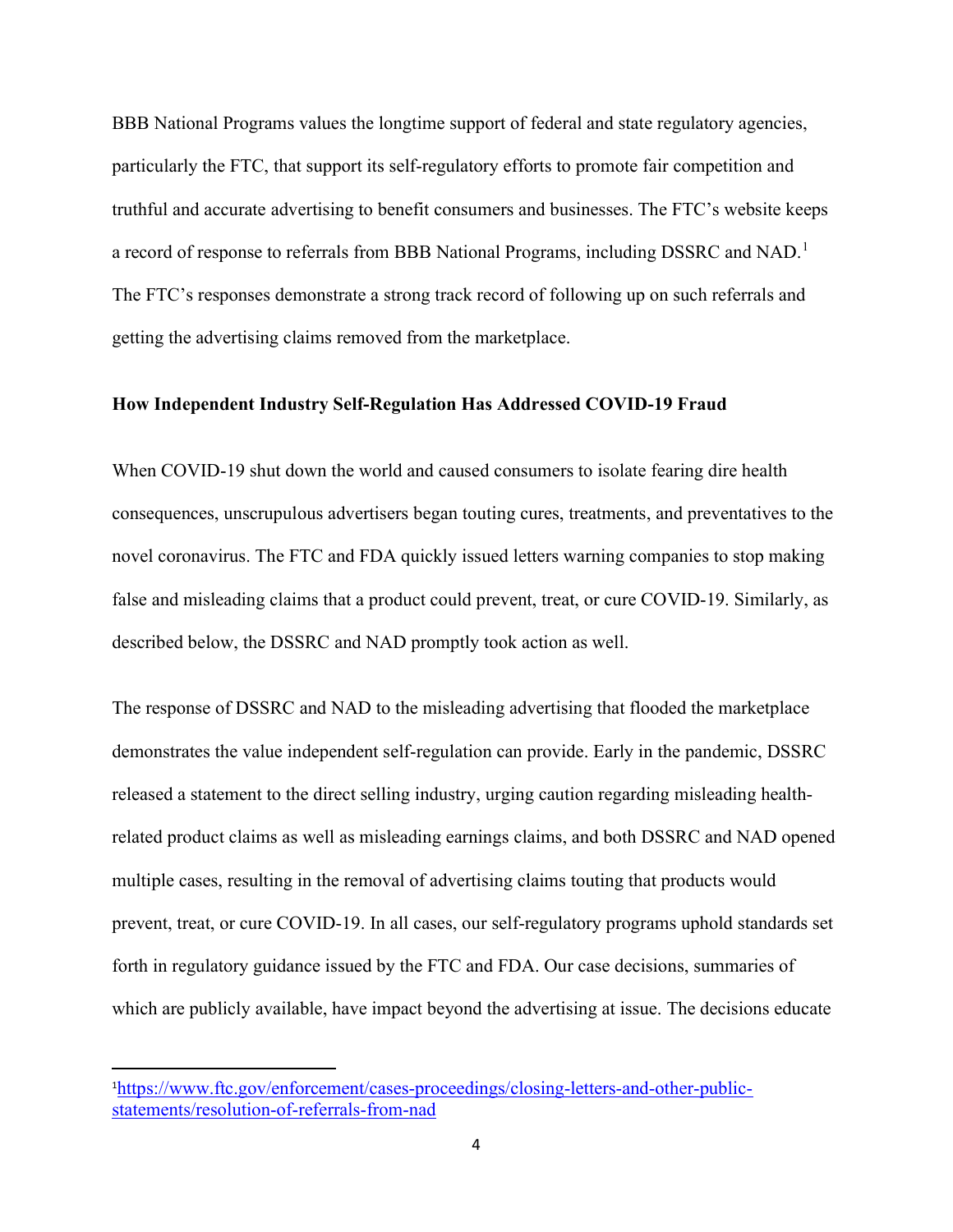companies on advertising law. To date the media has written more than 25 articles and blogs highlighting the industry self-regulatory guidance provided through DSSRC and NAD decisions on COVID-19 claims.

#### DSSRC Actions Against Misleading COVID-19 Claims

Although the COVID-19 pandemic has significantly impacted all sectors of the business community, direct selling companies face the added responsibility of ensuring that their independent salesforce members are not seeking to boost sales by making unauthorized healthrelated or business opportunity claims related to the pandemic. DSSRC has focused its monitoring efforts on identifying false and misleading claims about a product's ability to treat or prevent COVID-19, and claims related to how the pandemic has presented an opportunity for company salesforce members to earn significant income.

In an action commended by FTC Commissioner Noah Phillips,<sup>2</sup> in April 2020, the Direct Selling Association and DSSRC issued a joint press release cautioning direct selling companies and their independent salesforces from making claims referencing COVID-19 in the context of product claims and business opportunity claims. More specifically, the statement called attention to claims suggesting that products can:

- Cure, treat, or alleviate the symptoms of COVID-19
- Boost or improve immune function that can prevent COVID-19; or

<sup>2</sup> Noah Joshua Phillips, Commissioner, Federal Trade Comm'n, Keynote Address at the DSA Legal & Regulatory Summit (Oct. 15, 2020), in https://www.ftc.gov/system/files/documents/public\_statements/1581726/phillips\_-\_dsa\_remarks\_10-15-20.pdf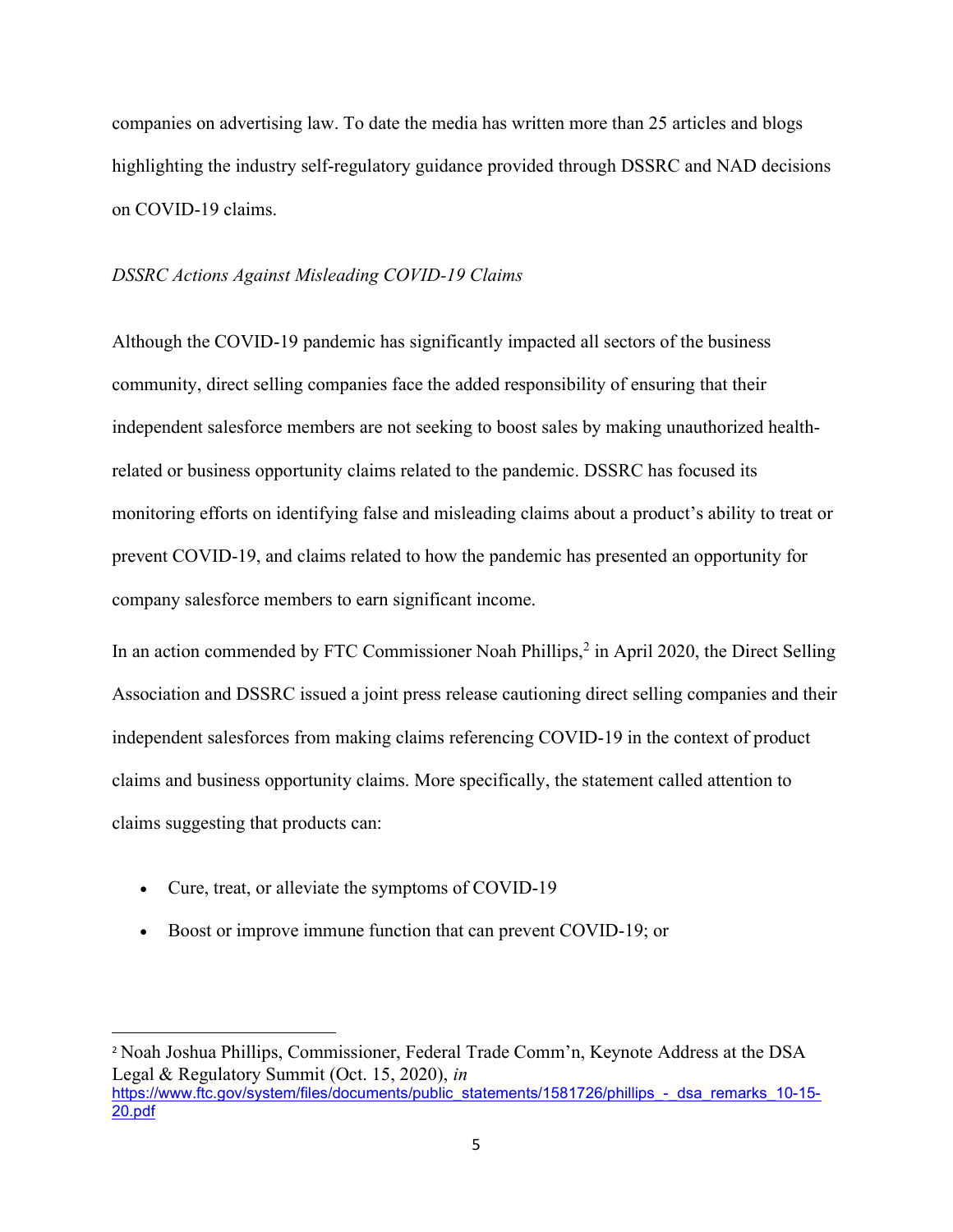• Eliminate or remove viruses.

In addition, because product claims made by salesforce members are attributable to direct selling companies themselves, DSSRC reminded all direct selling companies to educate their salesforce members about best practices with respect to health-related product claims.

Since the onset of the pandemic, DSSRC has commenced 139 inquiries that involved claims pertaining to COVID-19. In those inquiries, DSSRC has reviewed 309 product performance claims that referenced COVID-19 and 33 claims that discussed the pandemic as an earnings opportunity for direct selling company salesforce members.

Of those 139 inquiries, 127 have been administratively closed while seven resulted in referrals to the FTC and/or the appropriate state attorney general office for enforcement. DSSRC will administratively close an inquiry if a direct selling company takes immediate action to remove an identified problematic claim or social media post. DSSRC currently has five cases pending that involve COVID-19 claims. In almost all the inquiries in which DSSRC identified COVID-19 claims to direct selling companies, the parties took prompt and immediate action to remove references to the coronavirus.

Following warning letters issued by the FTC to several direct selling companies regarding claims that they or their salesforce members were making about their products' ability to treat or prevent COVID-19 or about the earnings that salesforce members can earn, DSSRC released a public statement applauding the actions taken by the FTC and reiterated its call to direct selling companies to fulfill their commitment to industry self-regulation. In its statement, DSSRC noted that the actions taken by the FTC were consistent with recent guidance issued by both DSSRC

6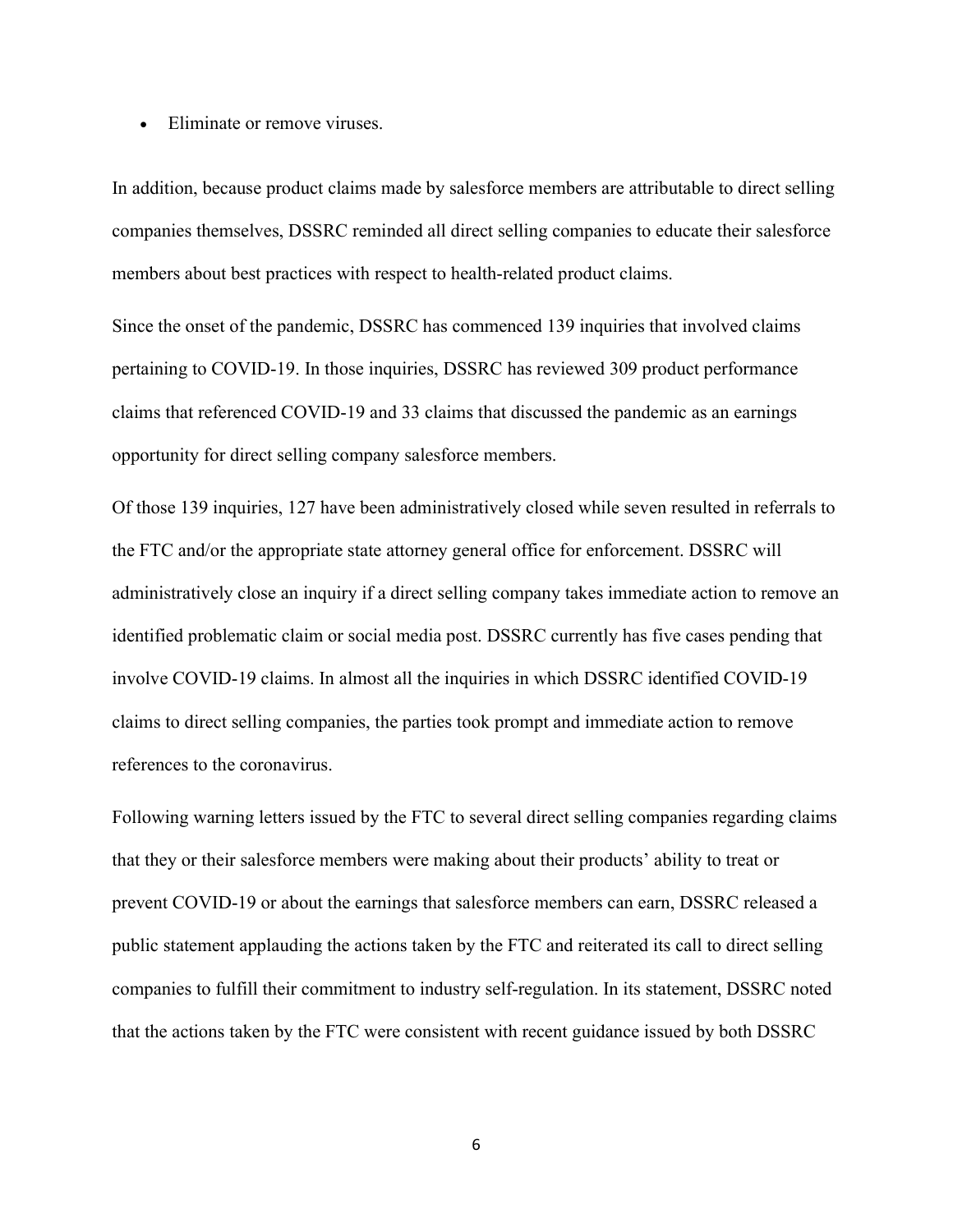and the DSA cautioning direct selling companies against expressly claiming or implying that their products can prevent, treat, alleviate, or cure COVID-19 and its symptoms.

With the FTC's heightened scrutiny of the direct selling channel, direct sellers can ill afford the reputational damage (and certain adverse regulatory enforcement action) that would result if a company (or its independent salespeople) seeks to capitalize on the current pandemic by making unsubstantiated health claims. Accordingly, through its case work and its direct engagement with the industry through educational initiatives such as the DSSRC Direct Selling Summit and DSA's Compliance Certification Program, DSSRC will continue to provide guidance to the direct selling industry with respect to earnings claims and representations pertaining to health and safety.

DSSRC will continue to monitor direct selling advertising messages to make sure they adhere to appropriate and ethical advertising standards throughout this pandemic and remains committed to helping ensure that inappropriate claims disseminated by direct selling companies and their salesforce members referencing COVID-19 are expeditiously removed from the marketplace.

### National Advertising Division Actions Against Misleading COVID-19 Cases

BBB National Programs' National Advertising Division case decisions have often expanded on the guidance provided by the FTC and FDA letters by providing specific examples of advertising that conveys implied messages that a product prevents, treats, or cures COVID-19.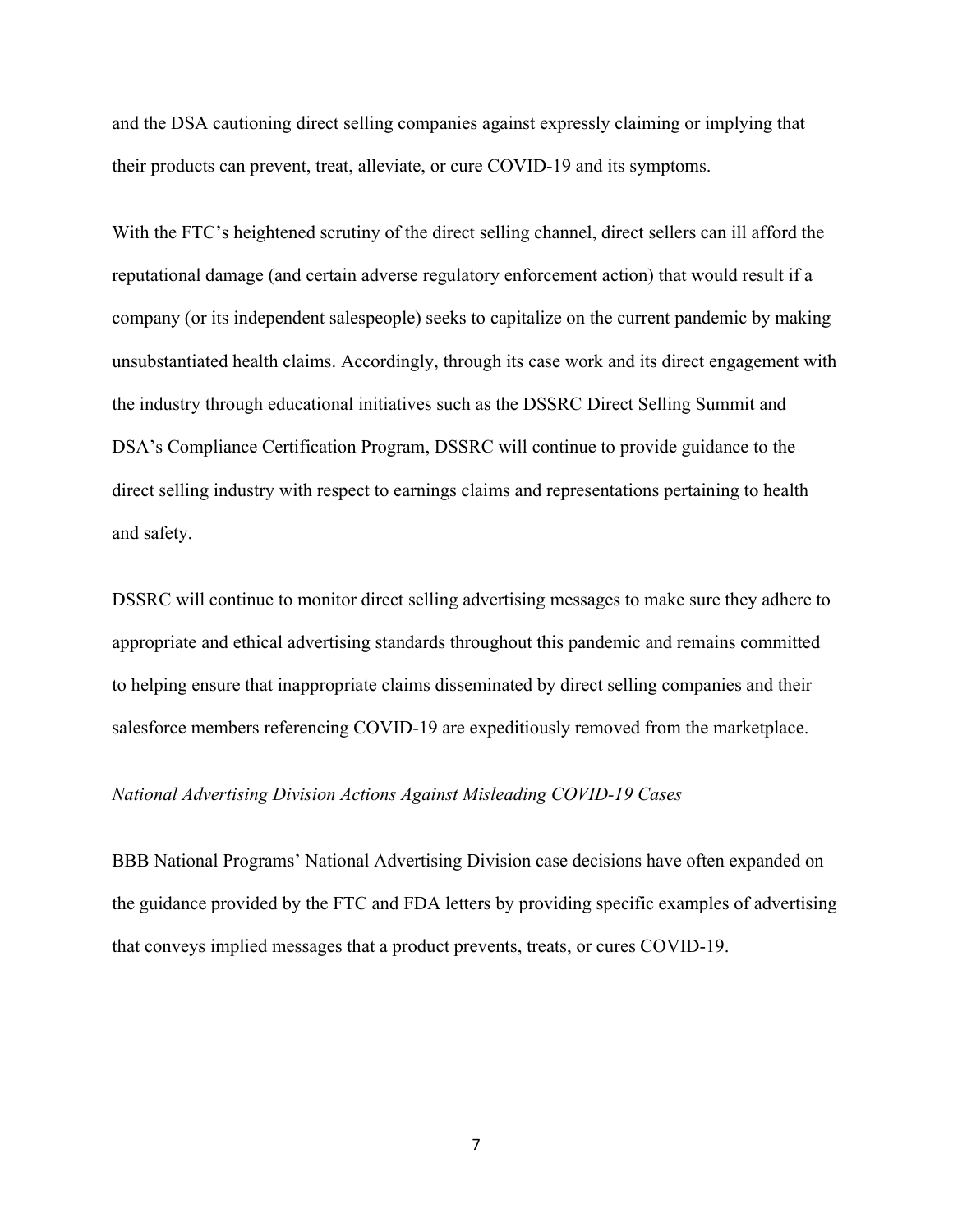A good example is the NAD case involving advertising claims for Your Superfoods Immunity Boosting Bundle dietary supplements. In that matter, following an NAD inquiry, the advertiser immediately agreed to remove the following claim from the marketplace: $3$ 

"[W]ith all that's going on, with the coronavirus…there is a piece that we can control and that is our own health and building our immune system because it depends on what we eat…. It's super important to have a lot of micronutrients now, so Superfoods can help. We have this amazing immunity bundle – Super Greens to up your green, Mellow Yellow which really reduces your stress because [stress] actually reduces your immunity, and then we also have immunity boosting mushrooms in our Magic Mushroom mix."

A case concerning an Elderberry supplement advertised to support the immune system provides another example.<sup>4</sup> NAD reviewed the claim: "[a]s restrictions are gradually lifting, it's more important than ever to keep your immune system strong. Our Elderberry Immune Support keeps you protected with vitamin C, zinc, elderberries, garlic and echinacea; a powerful immuneboosting combo."

NAD found that this claim conveyed the implied message that Vitamin Bounty Elderberry Immune Support IV Drips protect users against the novel coronavirus or COVID-19.

NAD initially referred the advertiser to the FTC for failing to respond to the inquiry but, after referral, the advertiser agreed to participate and voluntarily discontinued the claim, removing the

<sup>&</sup>lt;sup>3</sup> Your Superfoods, Inc. (Your Superfoods Immunity Bundle), Report #6371, NAD/CARU Case Reports (May 2020).

<sup>&</sup>lt;sup>4</sup> Vitamin Bounty/Matherson Organics, LLC (Vitamin Bounty Elderberry Immune Support), Report #6397, NAD/CARU Case Reports (Sept. 2020).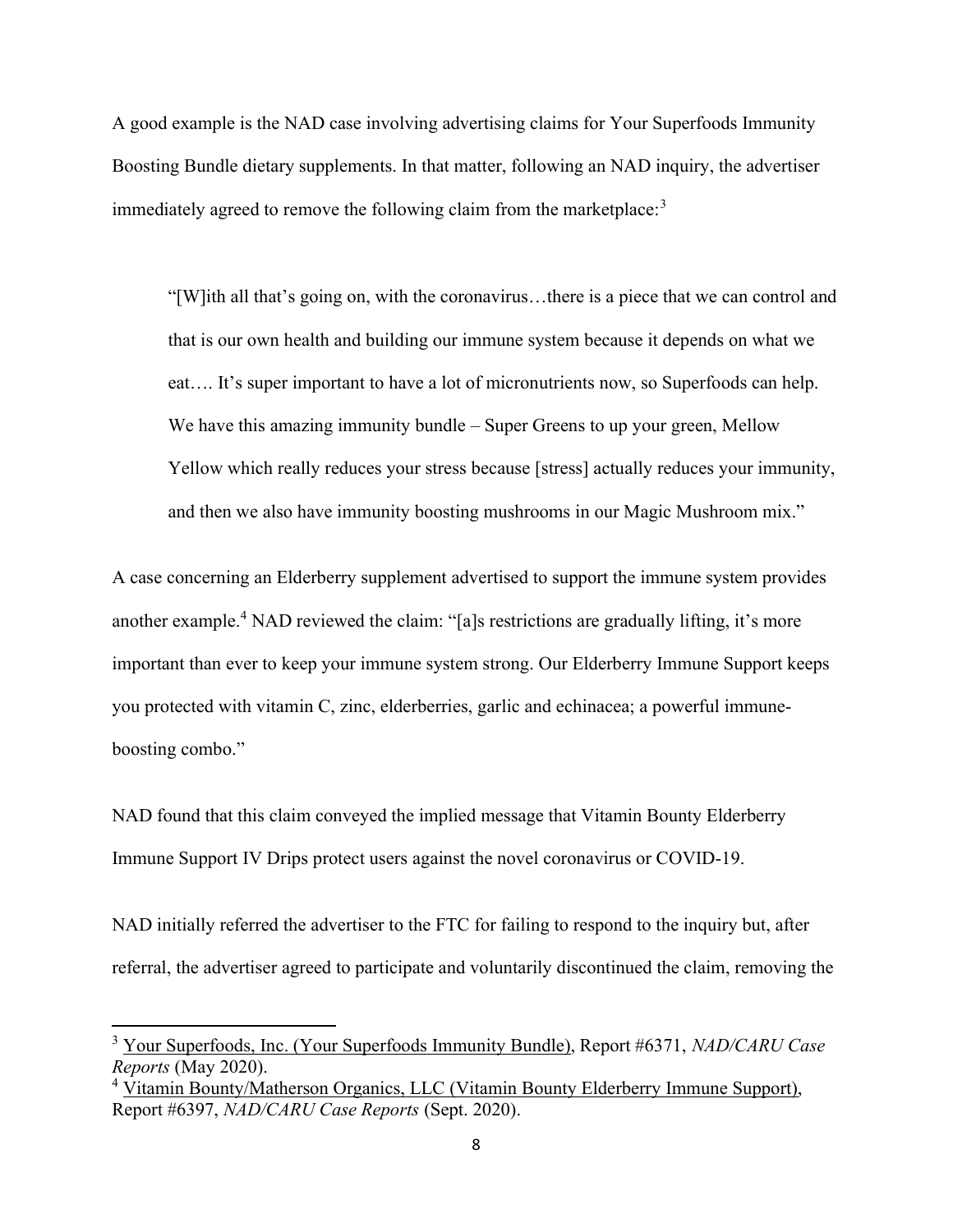misleading advertising from YouTube and elsewhere. NAD's decision also alerted the dietary supplement industry that touting immune support together with reminders of the ongoing pandemic misleads consumers that the product could help prevent disease. A prominent publication that covers the dietary supplement industry, Nutritional Outlook, alerted the industry to the decision with the headline, "Minor reference to pandemic constitutes implied COVID-19 claim according to recent NAD case," in an article that cautioned dietary supplement makers not to tie immune support to the pandemic. Other similar decisions looked at social media posts and other advertising tying dietary supplements that claim to support the immune system to the pandemic, generating guidance that spread across the dietary supplement industry.

NAD decisions further expanded on FTC and FDA guidance to other kinds of products that touted unsupported health benefits. In response to an NAD inquiry, an advertiser modified its claims that its air purifier was effective on the coronavirus:

"Remove airborne coronavirus by 99.999%\*".<sup>5</sup>

NAD recommended that the advertiser prominently disclose that it tested only porcine respiratory coronavirus, a surrogate for SARS-CoV-2.

NAD decisions have reached a broad and disparate range of industries from cleaning products<sup>6</sup> to ultra-violet lights,<sup>7</sup> intravenous hydration therapy,<sup>8</sup> and even continuously self-cleaning

 $<sup>5</sup>$  NuWave LLC's OxyPure Air Purifier, Report #6432, NAD/CARU Case Reports (Mar. 2021).</sup> <sup>6</sup> One Home Brands, Inc. d/b/a Blueland (Blueland Cleaning Products), Report

<sup>#6416,</sup> NAD/CARU Case Reports (Sept. 2020).

 $7 \text{ Ontel Products}$  Corp. (Safe & Healthy<sup>TM</sup> UV-C Disinfecting Light), Report #6426, NAD/CARU Case Reports (Dec. 2020).

<sup>&</sup>lt;sup>8</sup> IV Drips, Customized IV Hydration & Wellness (IV Hydration Therapy), Report #6389, NAD/CARU Case Reports (Oct. 2020).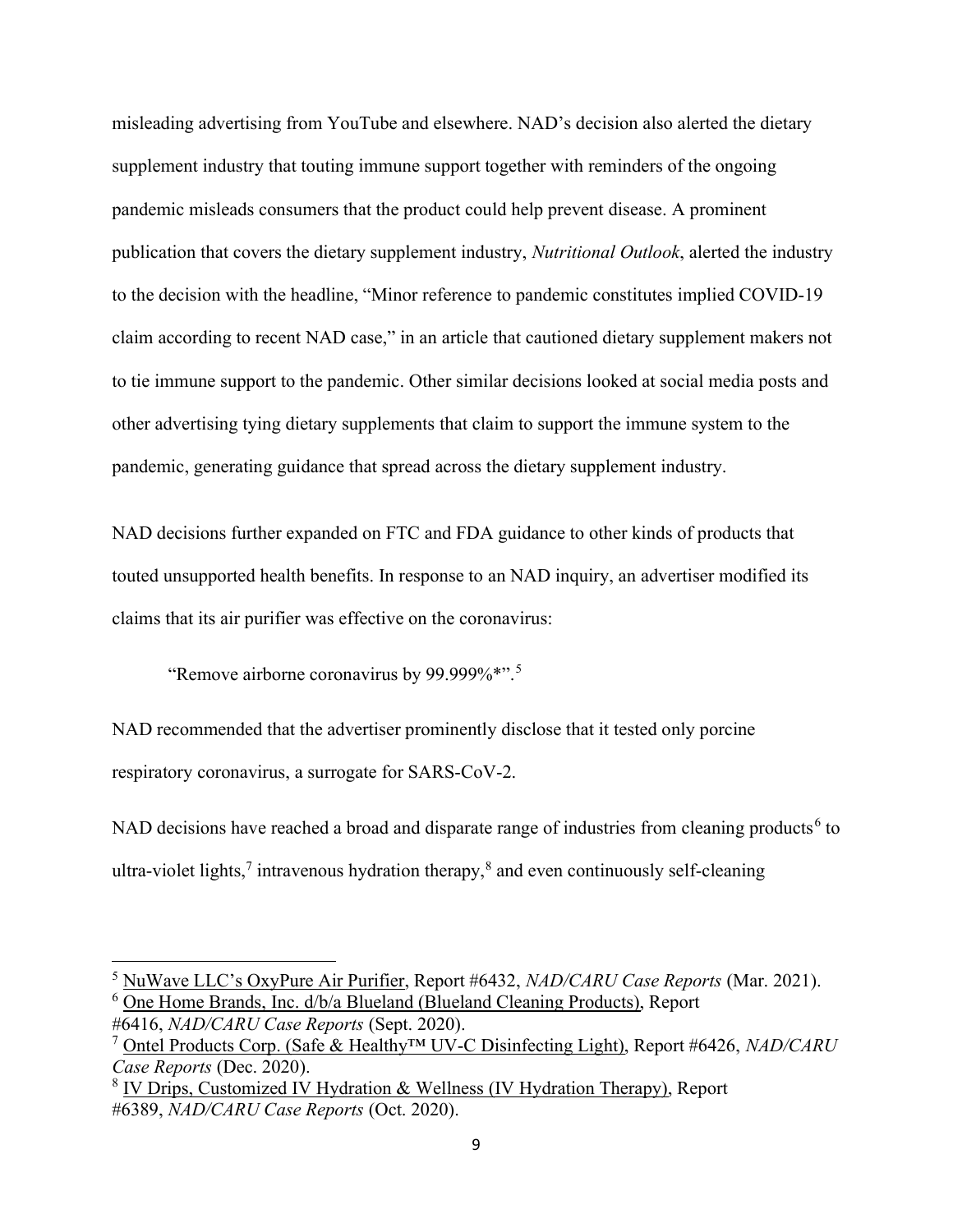surfaces, $9$  removing misleading claims. These industries have been alerted that unsupported claims that a product prevents, treats, or cures COVID-19 violate the law. The self-regulatory response to the pandemic is a powerful example of how independent industry self-regulation can prevent misleading advertising and reduce harm to consumers. Former FTC Chairwomen Edith Ramirez praised the NAD program in 2016 as an example of "how impactful self-regulation can be," further noting that it is "a valuable complement to the FTC's own enforcement efforts to eliminate fraud."<sup>10</sup>

## Conclusion

Thank you for the opportunity to appear before you today to explain how independent industry self-regulation has helped combat deceptive COVID-19 advertising claims in the marketplace. When regulatory guidance establishes standards or best practices for advertising particular products or claims, independent industry self-regulation is effective at spreading that guidance, holding companies accountable to those standards, advising additional industries about the guidance, and applying the standards in a wide array of settings. A broad range of industries, including the dietary supplements, healthcare, and direct-selling industries look to DSSRC and NAD for guidance. Although some companies will respond only to government enforcement, many other marketers respond quickly and voluntarily to remove misleading advertising when

<sup>&</sup>lt;sup>9</sup> NanoTouch Material, LLC (NanoSeptic Surfaces), Report #6390, NAD/CARU Case Reports (July 2020).

<sup>&</sup>lt;sup>10</sup> Edith Ramirez, Chairwoman, Federal Trade Comm'n, Address at the CRN/ACI Fourth Annual Legal, Regulatory, and Compliance Forum on Dietary Supplements (June 2016), Press Release, https://www.crnusa.org/newsroom/crn-nad-reflect-programs-ten-years-self-regulatoryexcellence.